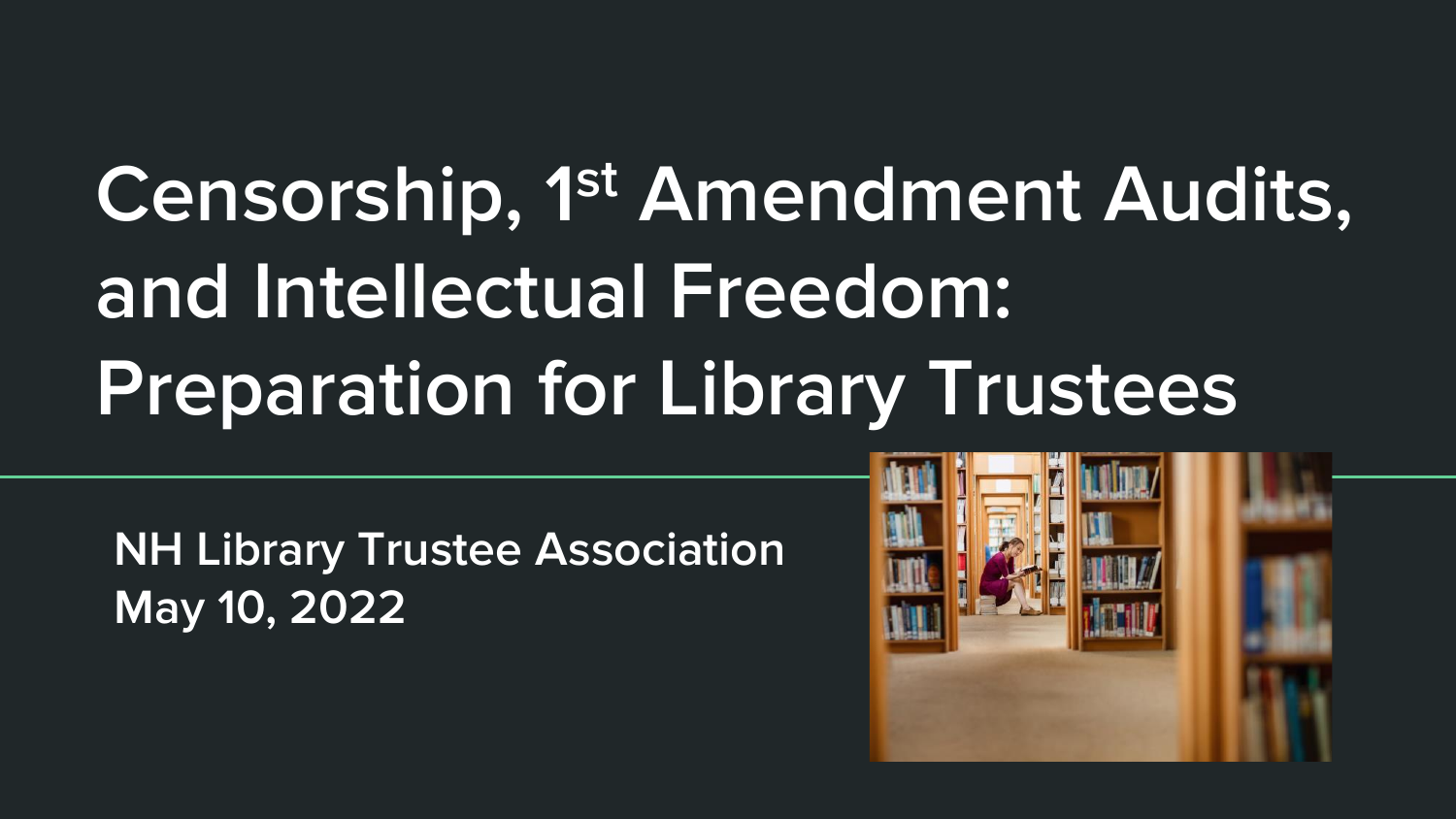## Agenda for today's session:

- **First Amendment audits common language (definitions)**
- First Amendment audits what they are, why they occur
- First Amendment audits best practices to be prepared
- **First Amendment audit role play**
- Challenges common language (definitions)
- Challenges national/regional overview
- Challenges best practices to be prepared
- **Challenge role play**
- Wrap-up/Q&A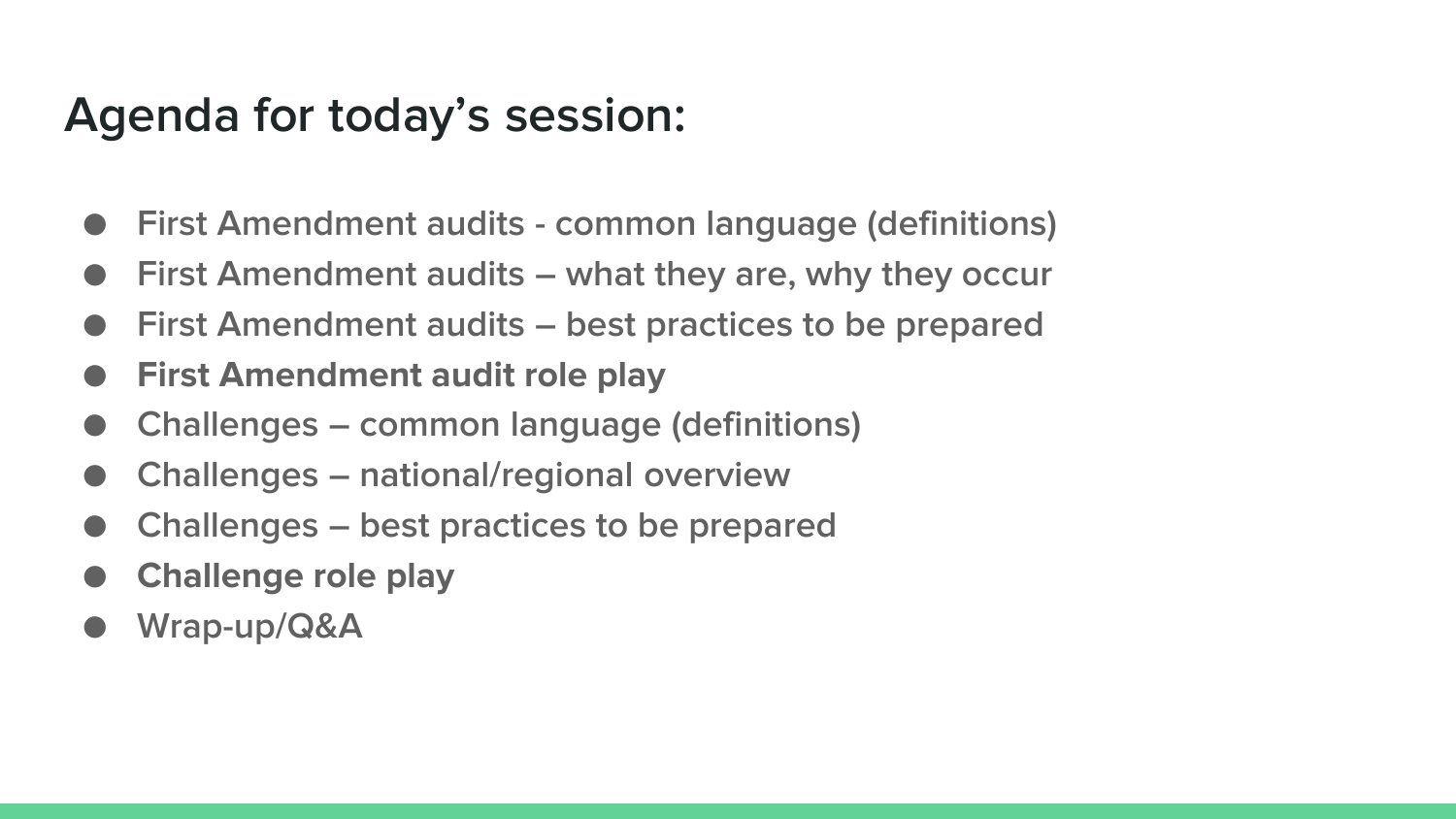# DISCLAIMER!

I am not an attorney, and I do not play one on TV. None of this presentation should be construed as legal advice. This presentation contains legal information provided for educational purposes. If legal advice on 1<sup>st</sup> Amendment Audits and/or Book/Program Challenges is desired, please contact your municipal attorney or the attorney retained by the library's board of trustees who would represent the library in a court of law.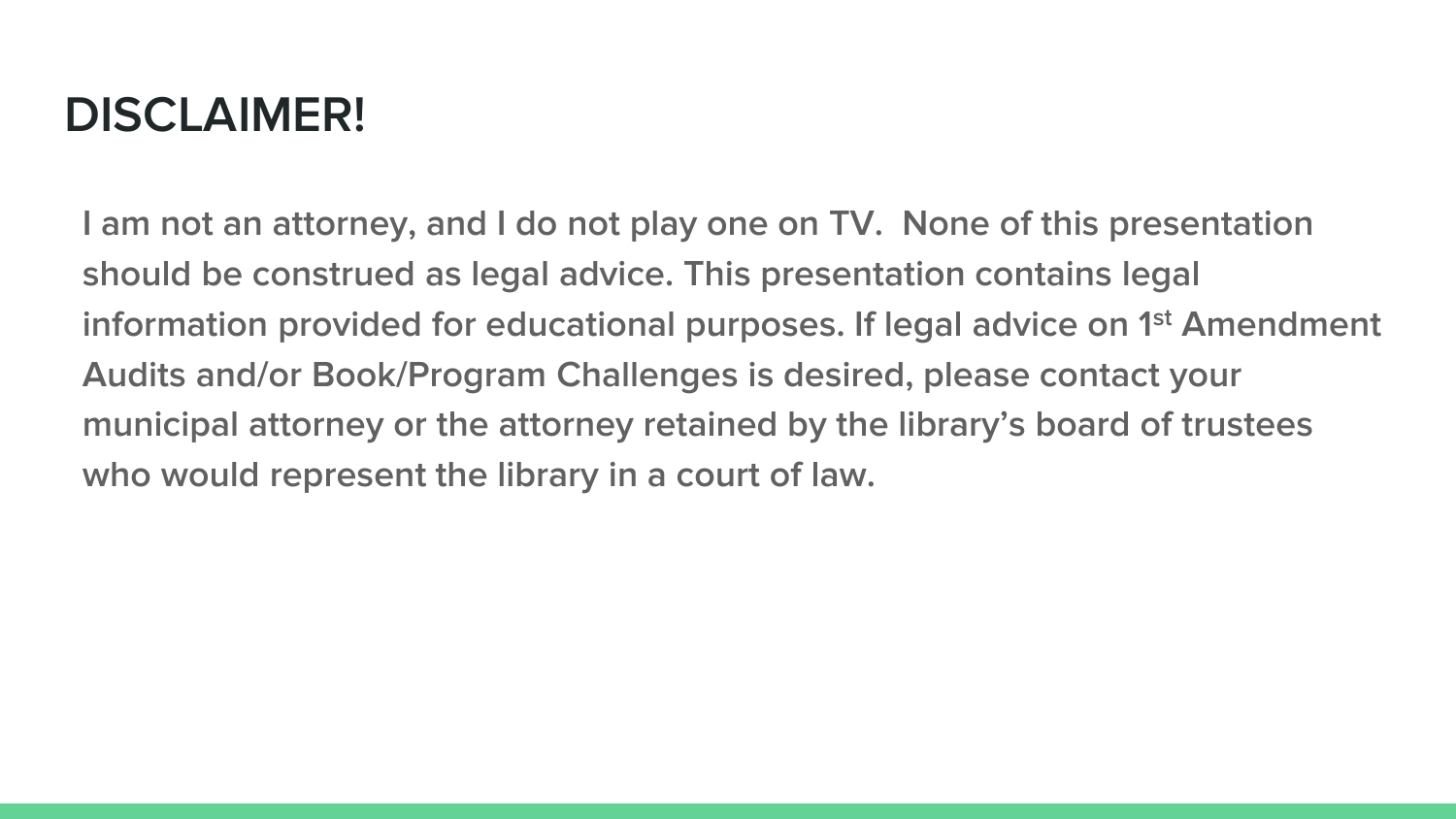# Definitions - 1<sup>st</sup> Amendment Audits

First Amendment Audit

- The practice of exercising one's constitutional right to record video for the purpose of educating anyone who attempts to infringe upon that right and commending those who respect it ([Firstamendmentauditing.com\)](https://www.firstamendmentauditing.com/)
- A loosely organized social media campaign to "audit" government spaces and agencies for alleged First [Amendment violations \(ALA Intellectual](https://www.oif.ala.org/oif/auditing-the-first-amendment-at-your-public-library/)  Freedom blog, 10/2/2019)

Auditor

- A person who video records an encounter with public employees in their place of work.
- The individuals "...claim a right to film in any space accessible to the public, arguing that they're entitled to do so as taxpayers and citizen journalists" (ALA [Intellectual Freedom blog, 10/2/2019\)](https://www.oif.ala.org/oif/auditing-the-first-amendment-at-your-public-library/)
- "Many people also consider audits to be successful if security or law enforcement are called…" [Firstamendmentauditing.com](https://www.firstamendmentauditing.com/)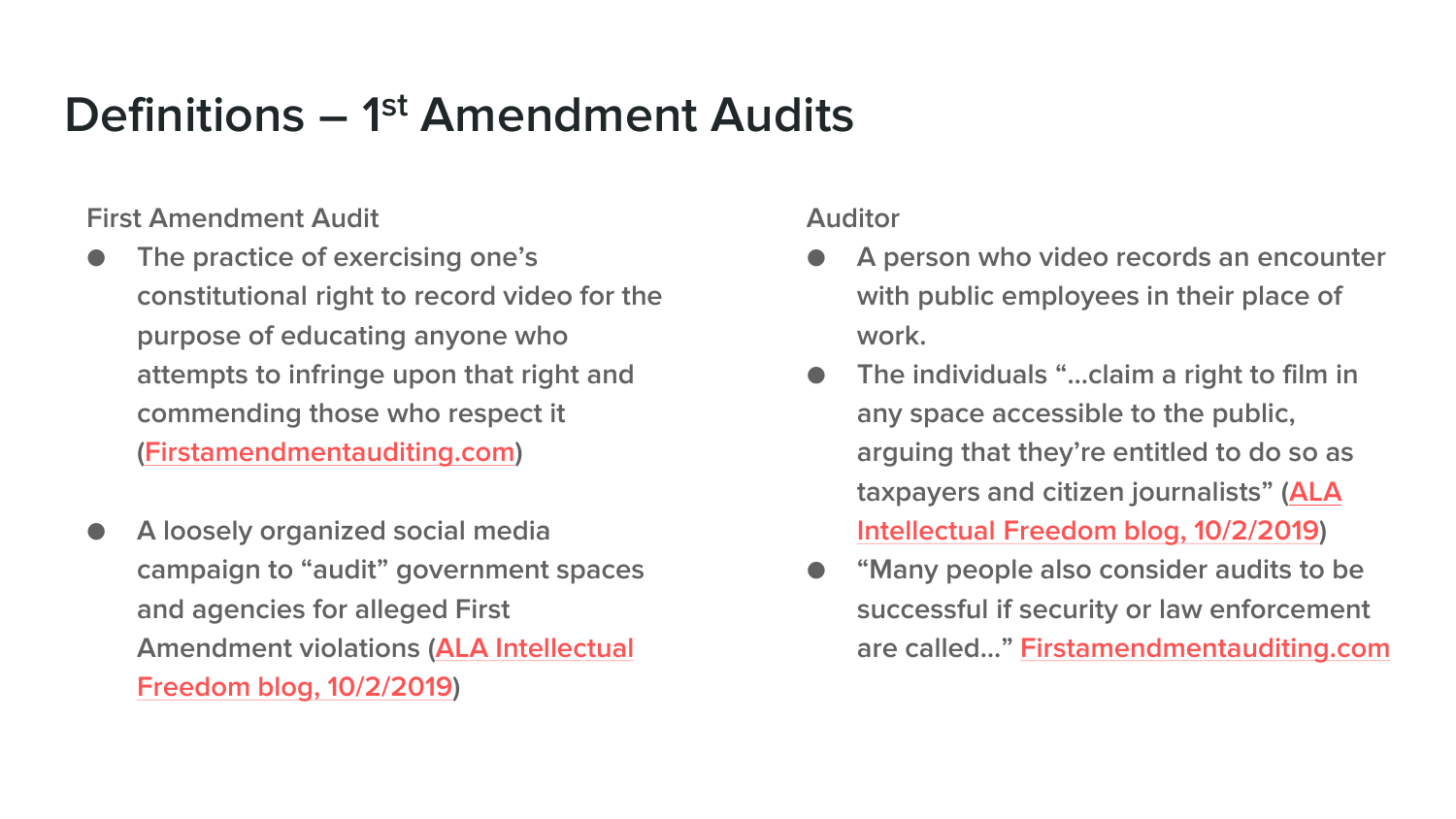# More Definitions - 1<sup>st</sup> Amendment Audits

Traditional Public Forum

- Include public parks, sidewalks, and areas that have been traditionally open to political speech & debate
- **•** In these forums, government may not discriminate against speakers based on the speaker's views.

[Legal Information Institute \(Cornell Law](https://www.law.cornell.edu/wex/forums)  School)

Limited Public Forum

- A type of designated public forum where the government opens public property for public expression even though the public property is not a traditional public forum.
- The government is not obligated to keep the property as a designated public forum.
- Courts have held that public libraries are designated, limited public forums.

[Legal Information Institute \(Cornell Law](https://www.law.cornell.edu/wex/forums)  School)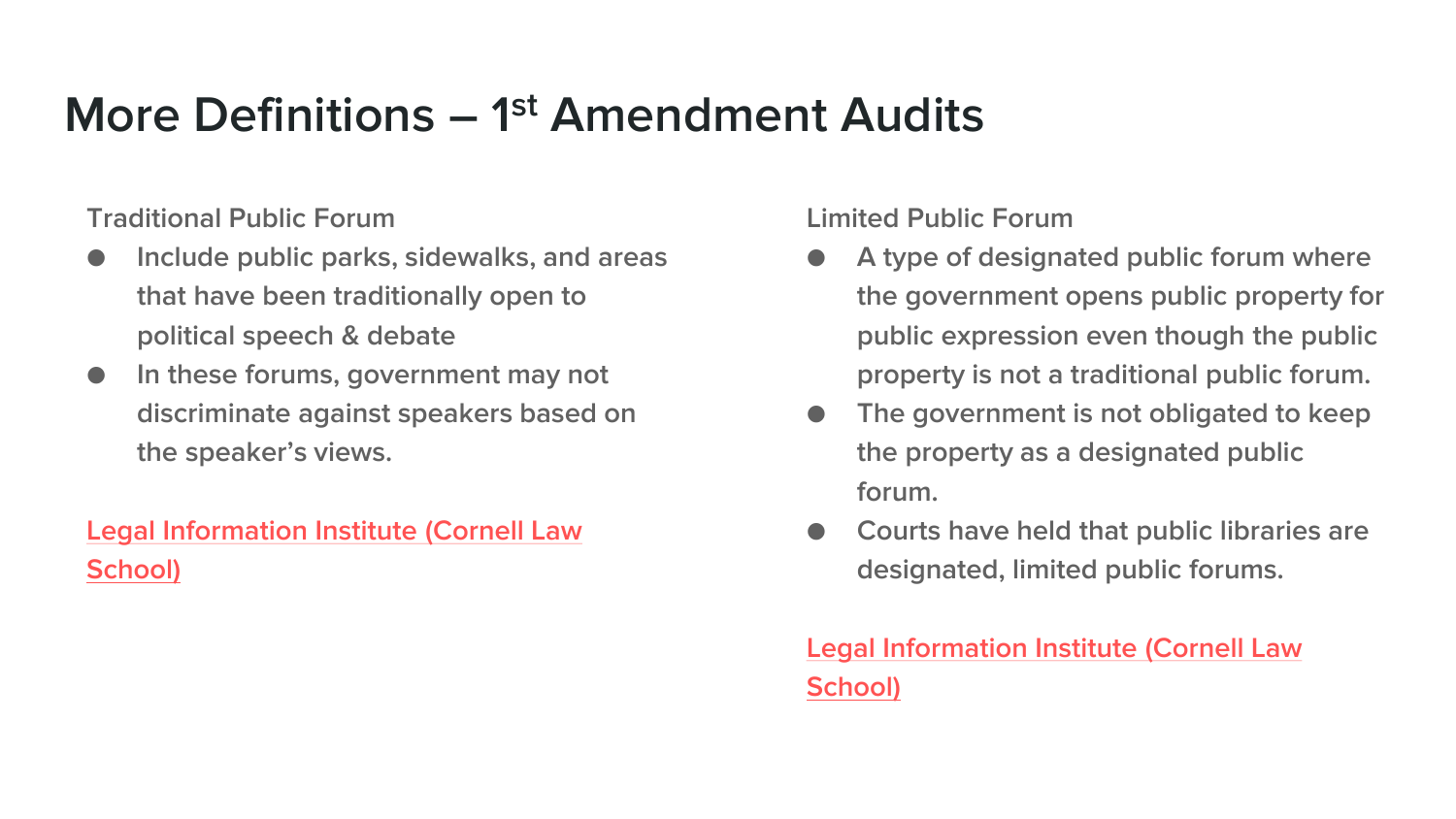# The First Amendment – US Constitution

Congress shall make no law respecting an establishment of religion, or prohibiting the free exercise thereof; or abridging the freedom of speech, or of the press; or the right of the people to peaceably assemble, and to petition the government for redress of grievances.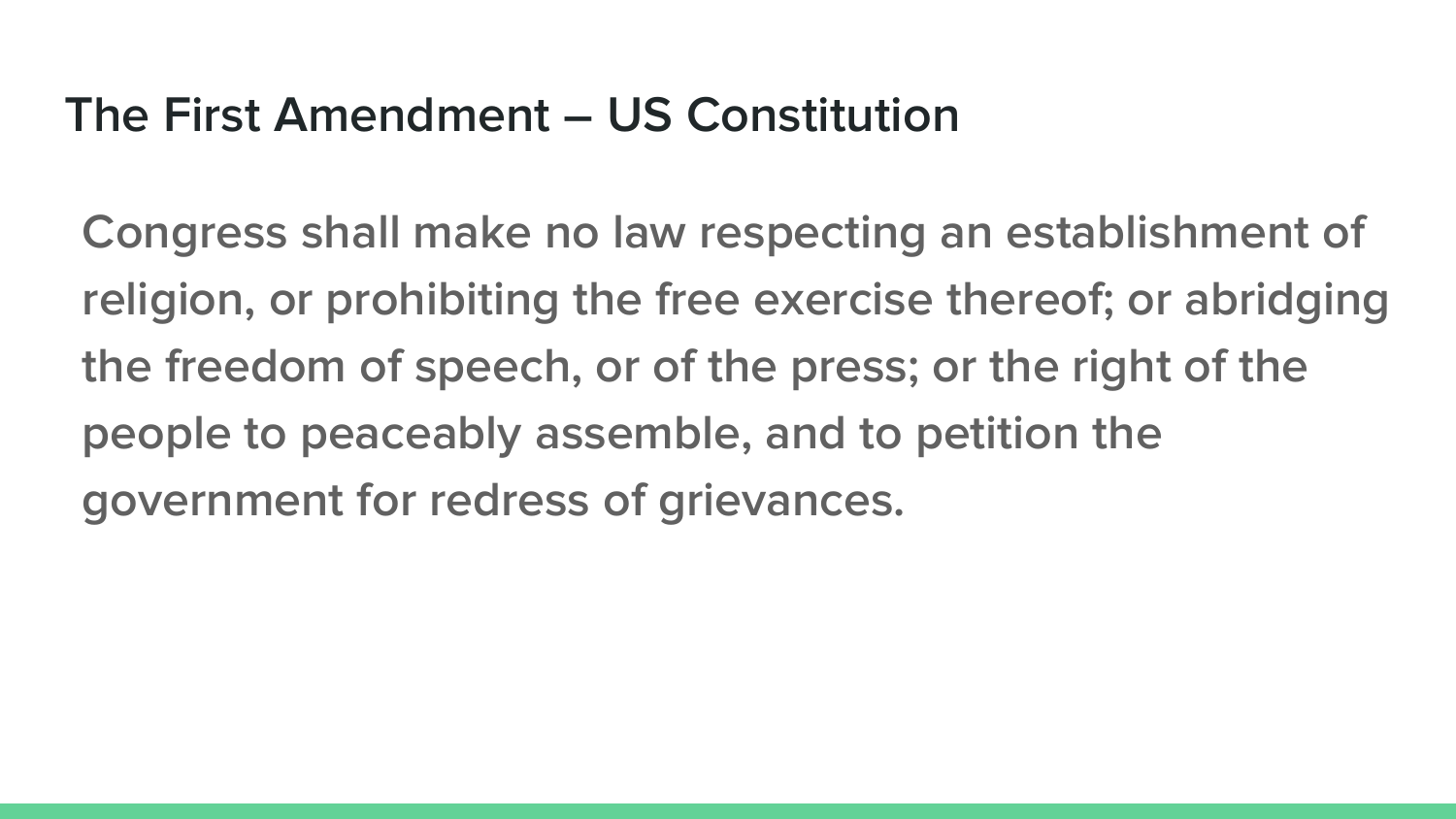## Why are there First Amendment Audits?

- Auditors often believe it promotes transparency & open government
- Video recordings have been used, sometimes successfully, as the basis of a claim or lawsuit
- To post video recordings on social media:
	- To increase social media metrics of likes, follows, shares, subscribers
	- To make money (some auditors sell merchandise)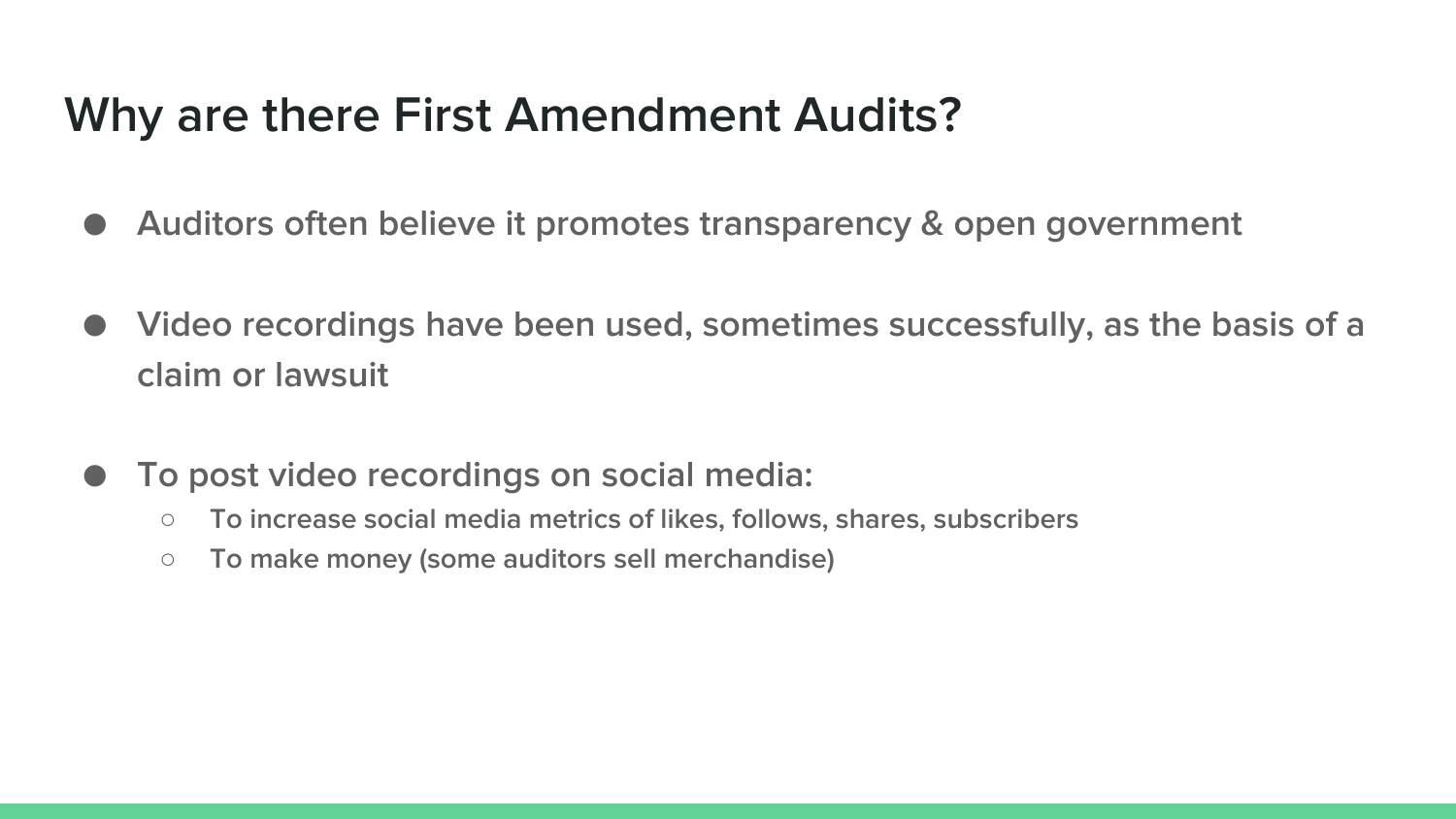# Court opinion re: public libraries & 1st Amendment

### **Kreimer [v Board of Police of Morristown, NJ \(1992\)](https://law.justia.com/cases/federal/appellate-courts/F2/958/1242/371694/)**

- Addresses a library user's right to enter and use the library
- Court held that because public libraries are a limited public forum, constitutional protection is afforded only to those expressive activities that are consistent with the mission and purpose of the library
- Activities such as photography, filming, petition-gathering, assemblies, and public speeches may be regulated by the library using reasonable, viewpoint neutral time, place, and manner rules.

#### [ALA Intellectual Freedom Blog, 10/2/2019](https://www.oif.ala.org/oif/auditing-the-first-amendment-at-your-public-library/)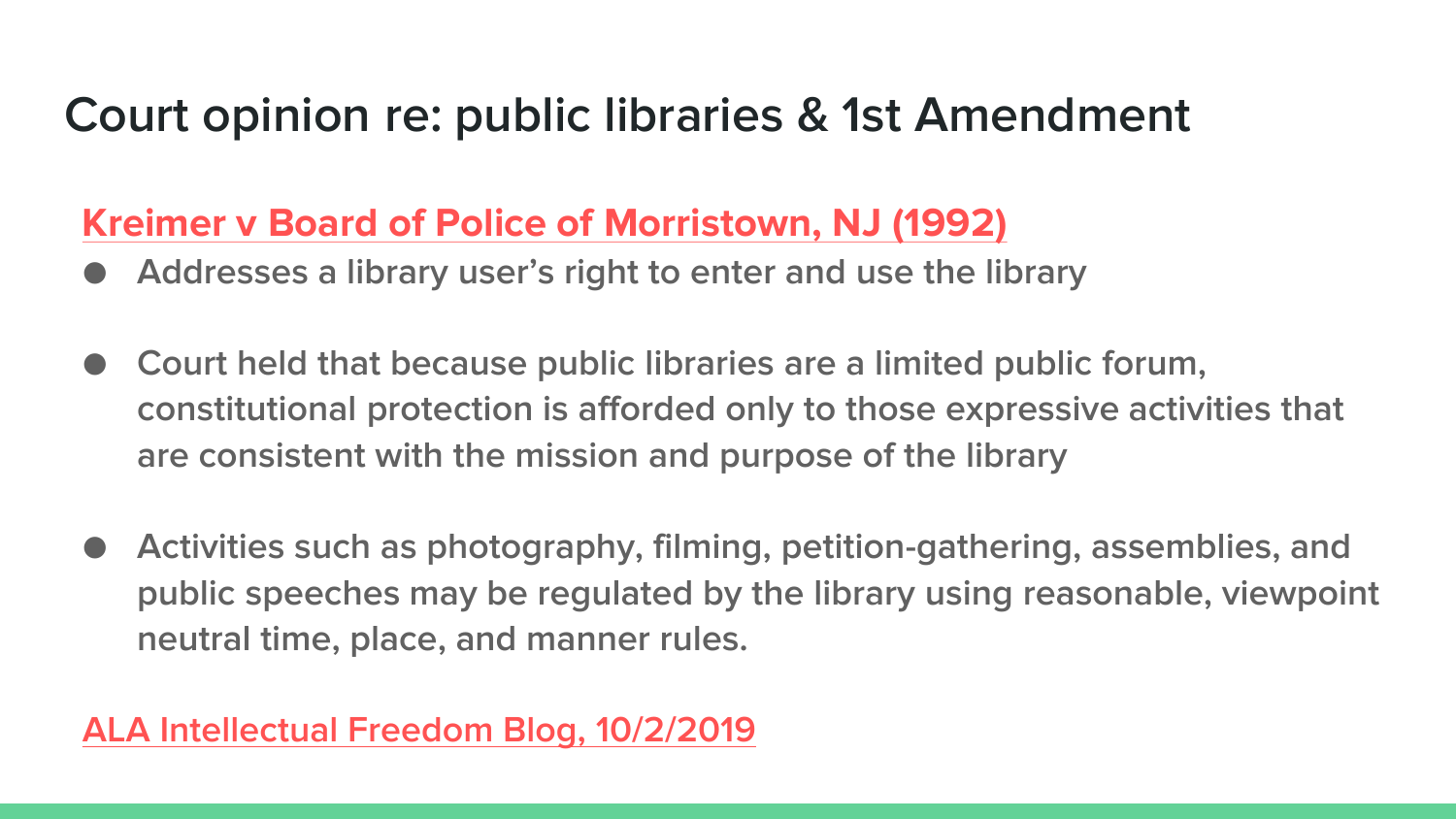# Best Practices: Policies & First Amendment Audits

- Revisit and review/revise your library's behavior policies, social media policies, and any rule/policies concerning photography & filming
- What policies are in place at the town/city level in these areas?
- Does your library need to develop a new policy or make improvements on an existing policy?
- Has the library shared these policies with others (On web site? In department head meetings? With the city council or board of selectmen?)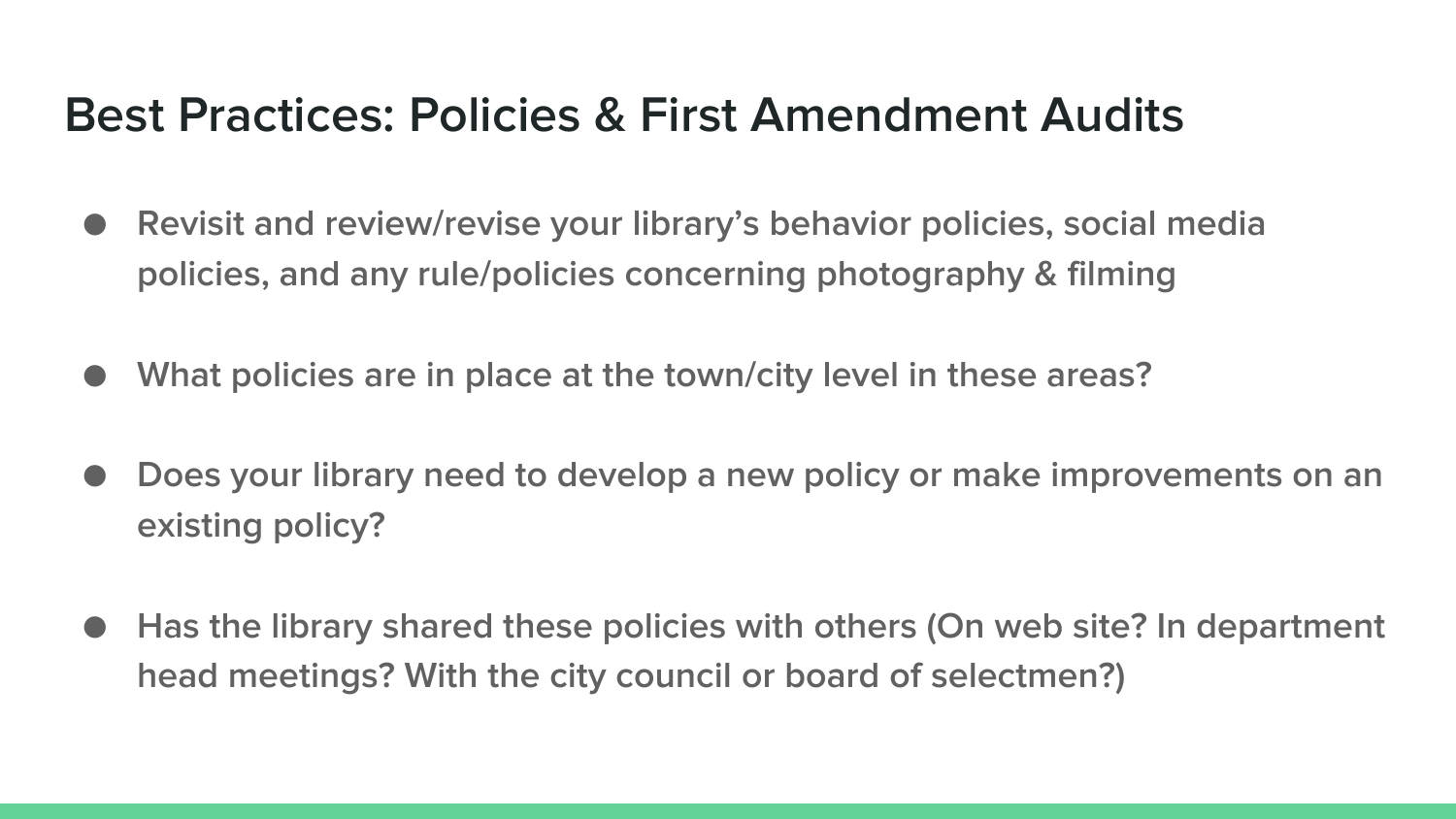# Best Practices: Helping prepare staff/facility

- Conduct a walk-through of your facility to ensure non-public spaces are clearly identified and secure
- Consider your relationship with local law enforcement ahead of time
- Go over key policies with public-facing staff
- Remind all staff that they need to treat everyone the same it does not matter who the "auditor" is. The auditor is requesting information, and staff need to treat that request with as much respect and dignity as any other request for information.
- Practice! Consider doing some role play in a staff or trustee meeting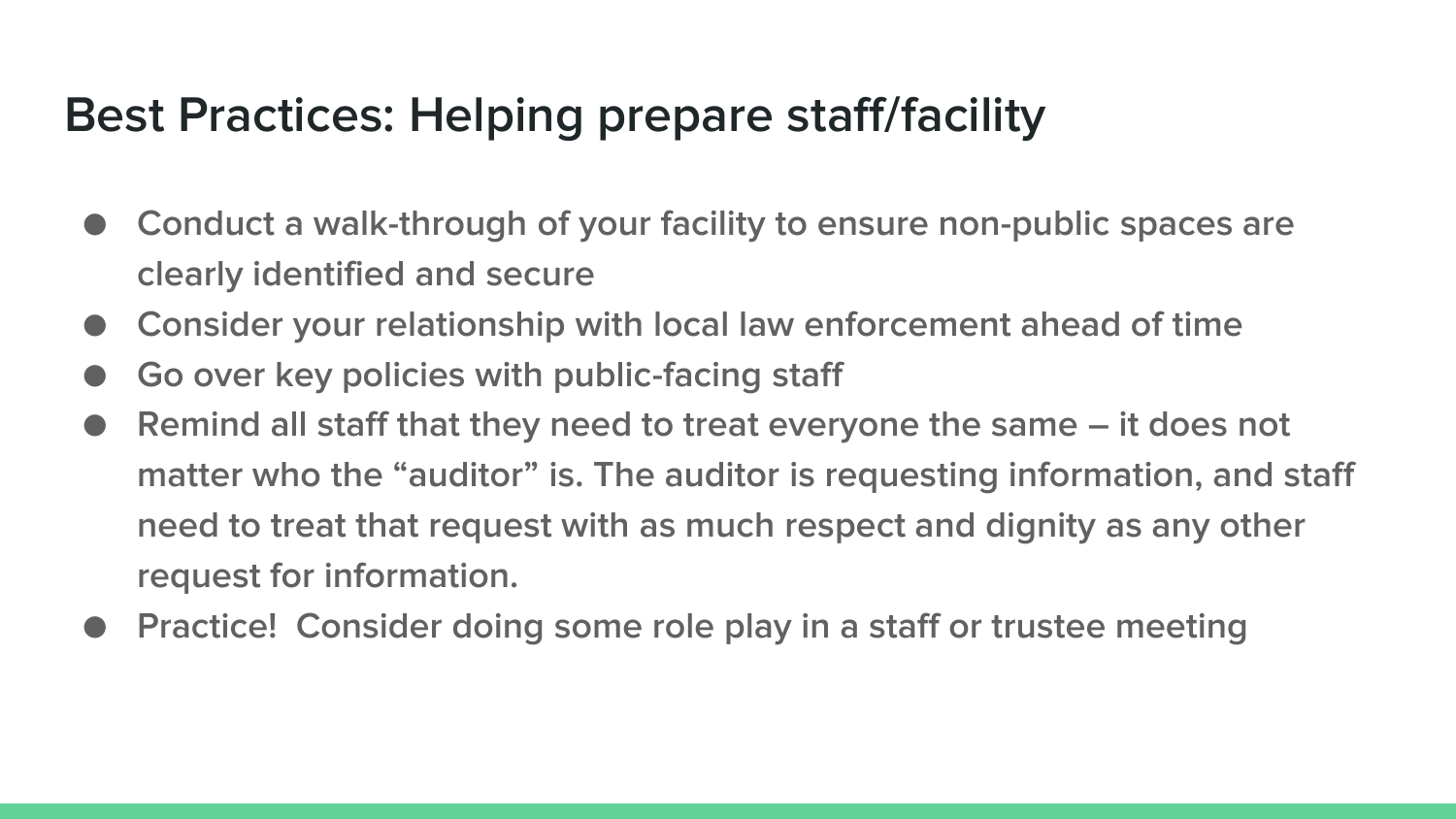## Additional Resources: First Amendment Audits

- [ALA Office of Intellectual Freedom blog post, 10/2/2019 \(](https://www.oif.ala.org/oif/auditing-the-first-amendment-at-your-public-library/)understand the legal grounds for interacting with auditors)
- **[Video Surveillance in the Library Guidelines \(2020\) b](https://www.ala.org/advocacy/privacy/guidelines/videosurveillance)y the ALA Intellectual** Freedom Committee (useful for revising patron behavior policies or creating stand-alone policies regarding photography/film in the library)
- [ALA web pages on First Amendment and Censorship](https://www.ala.org/advocacy/intfreedom/censorship)
- Google search for First Amendment Audits in NH will provide some videos on YouTube so that you can see the interactions from the auditor perspective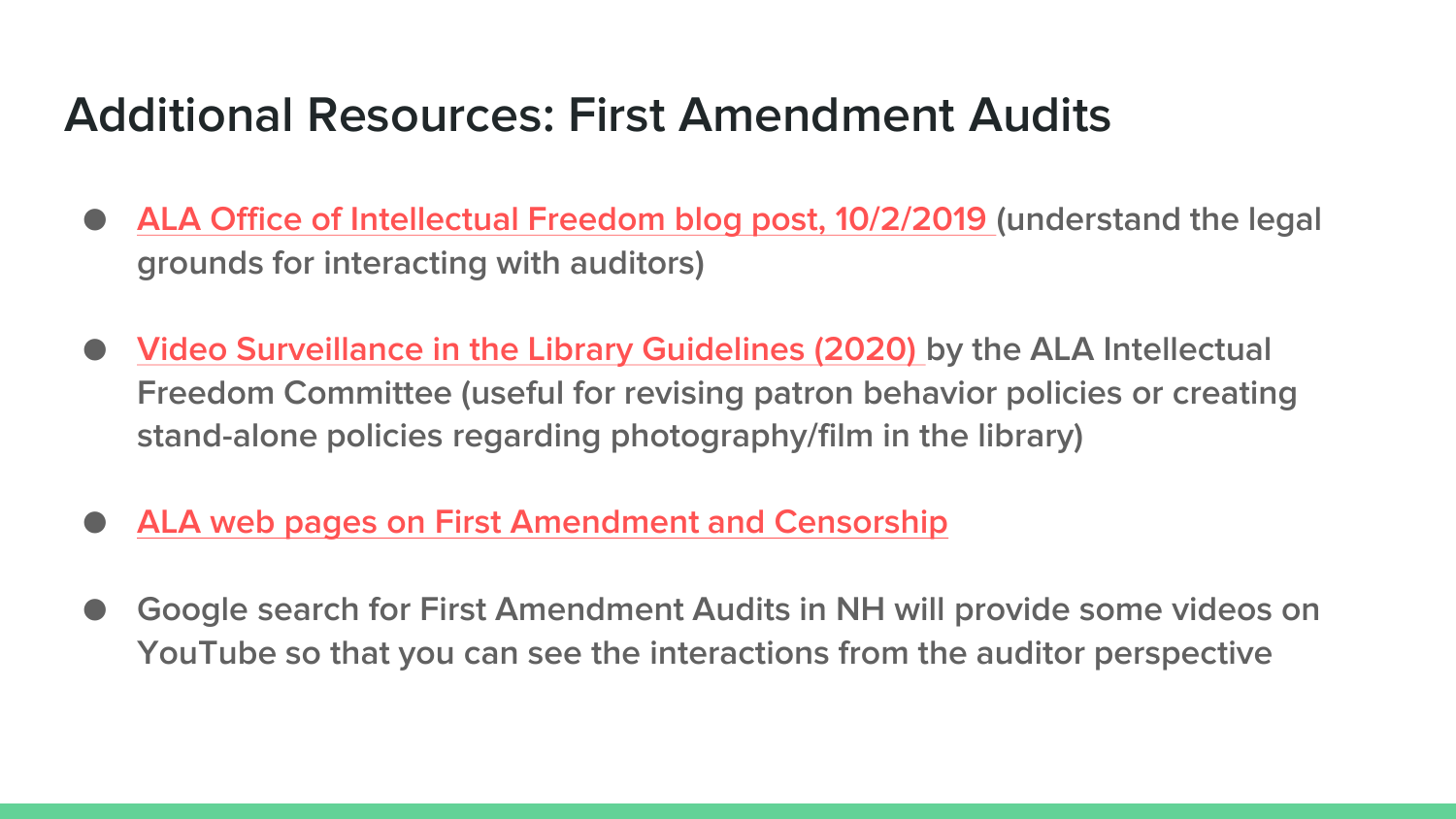# ROLE PLAY: First Amendment Auditor & Library Staff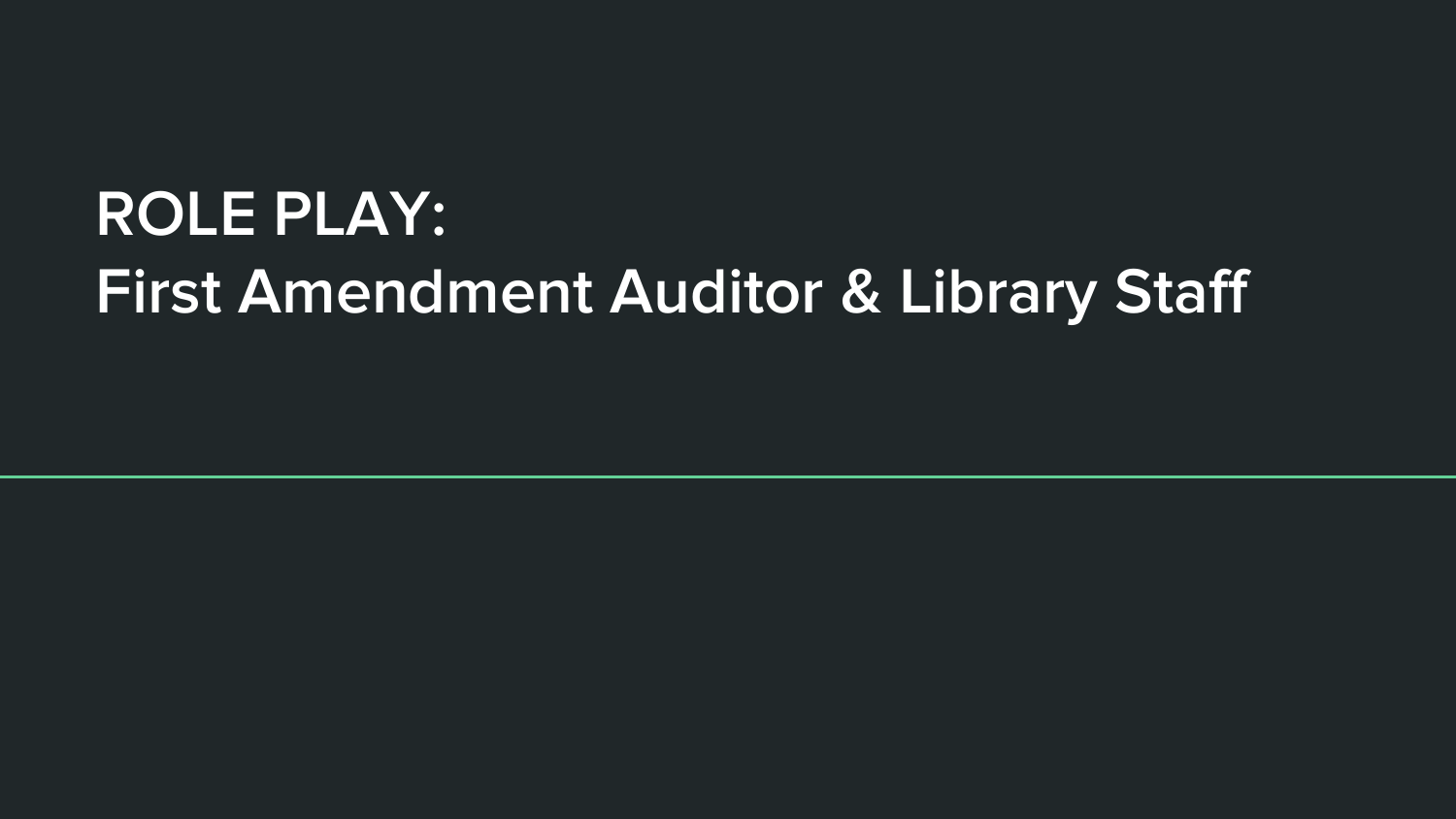Book/Program Challenges: National perspectives, who is leading censorship efforts, and why most of us feel like this:

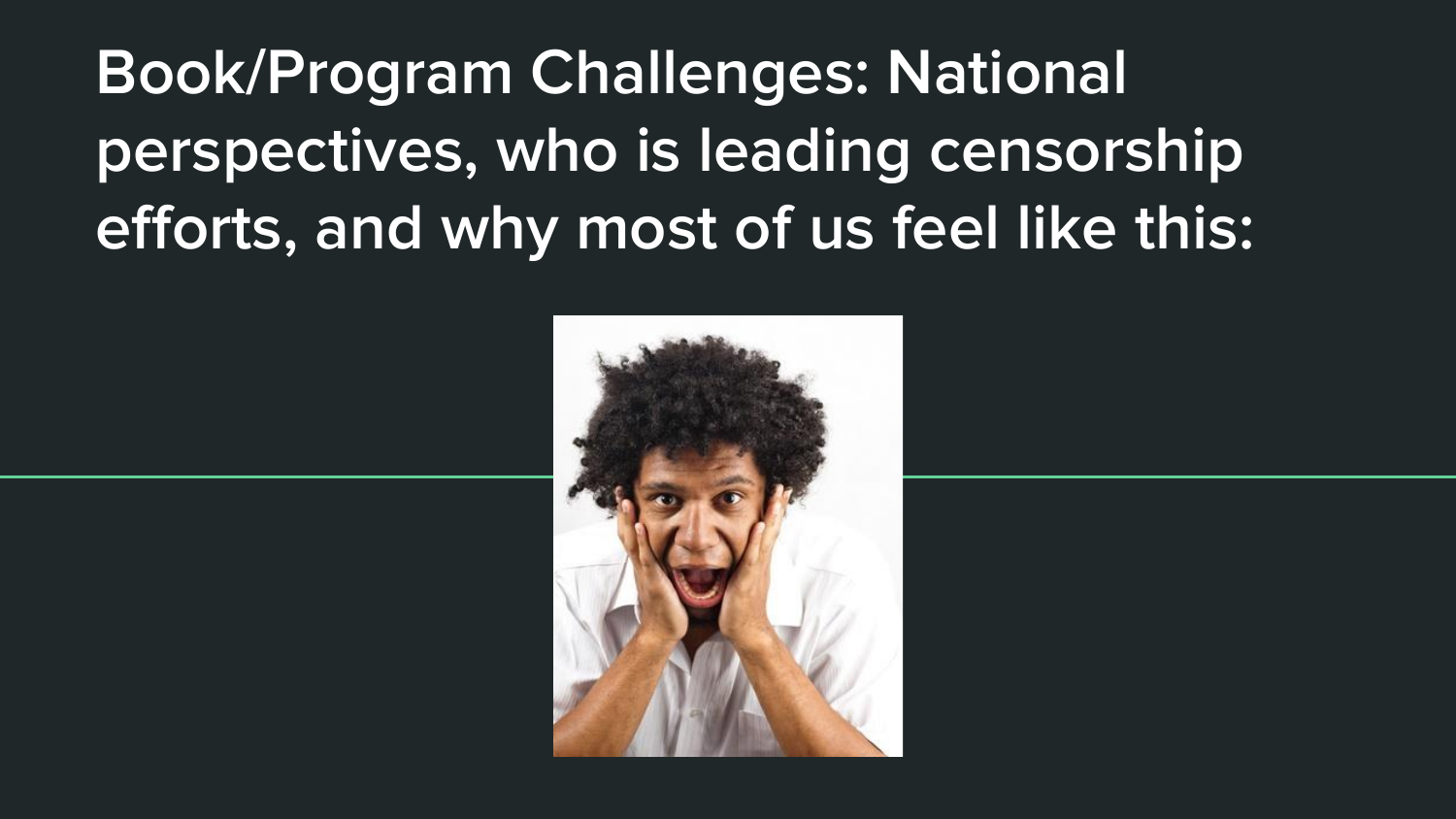# Definitions – Book/Program Challenges

#### **CENSORSHIP**

- Not a legal term
- Defined as the suppression of ideas & information that some individuals, groups, or government officials find objectionable or dangerous.
- Censors pressure public institutions like libraries to suppress and remove information they judge inappropriate or dangerous from public access, so that no one else is able to read or view the material and make up their own minds about it.

#### CHALL FNGF

An attempt to remove or restrict materials from a library, based upon the objections of a person or group

#### BANNING

The removal of materials so access is restricted or prohibited

#### HATE SPEECH

- Not a legal term
- Per US Supreme Court in 2017, there is effectively no "hate speech" exception to the free speech rights protected by the First Amendment (US government may not discriminate against speech on the basis of the speaker's viewpoint)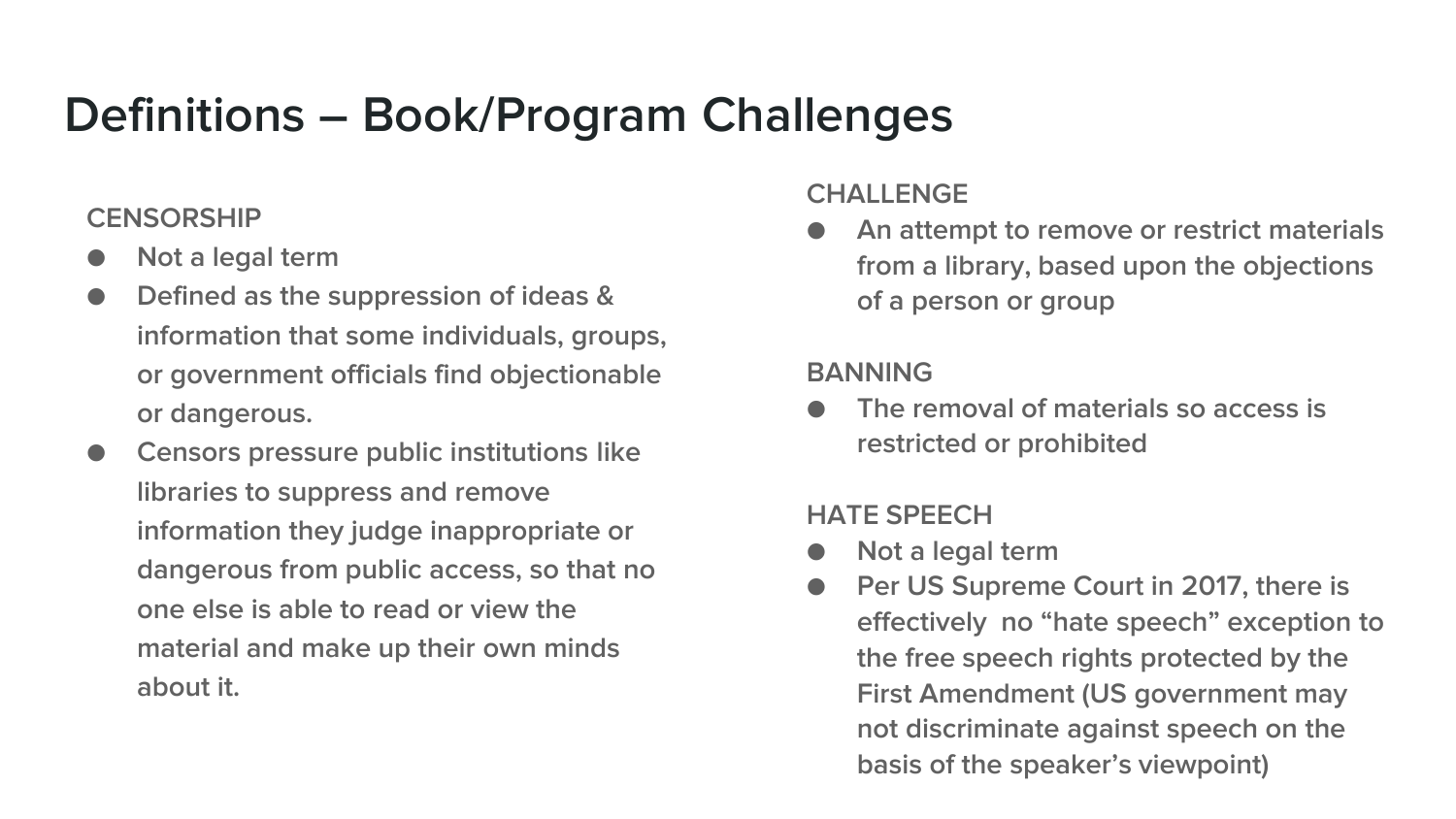# Top Ten Most Challenged Books List 2021 released by ALA on 4/4/2022…

- 729 challenges tracked in 2021 (usual annual amount is in the 300s)
- *Gender Queer* (Maia Kobabe), *Lawn Boy* (Jonathan Evison) and *All Boys Aren't Blue* (George M. Johnson) are the top three, all being challenged for LGBTQIA+ and sexually explicit content/images
- For more info, read State of America's Libraries Special Report: Pandemic Year Two [\(pdf\) by the American Library Association, published 4/4/2022](https://www.ala.org/news/sites/ala.org.news/files/content/state-of-americas-libraries-special-report-pandemic-year-two.pdf)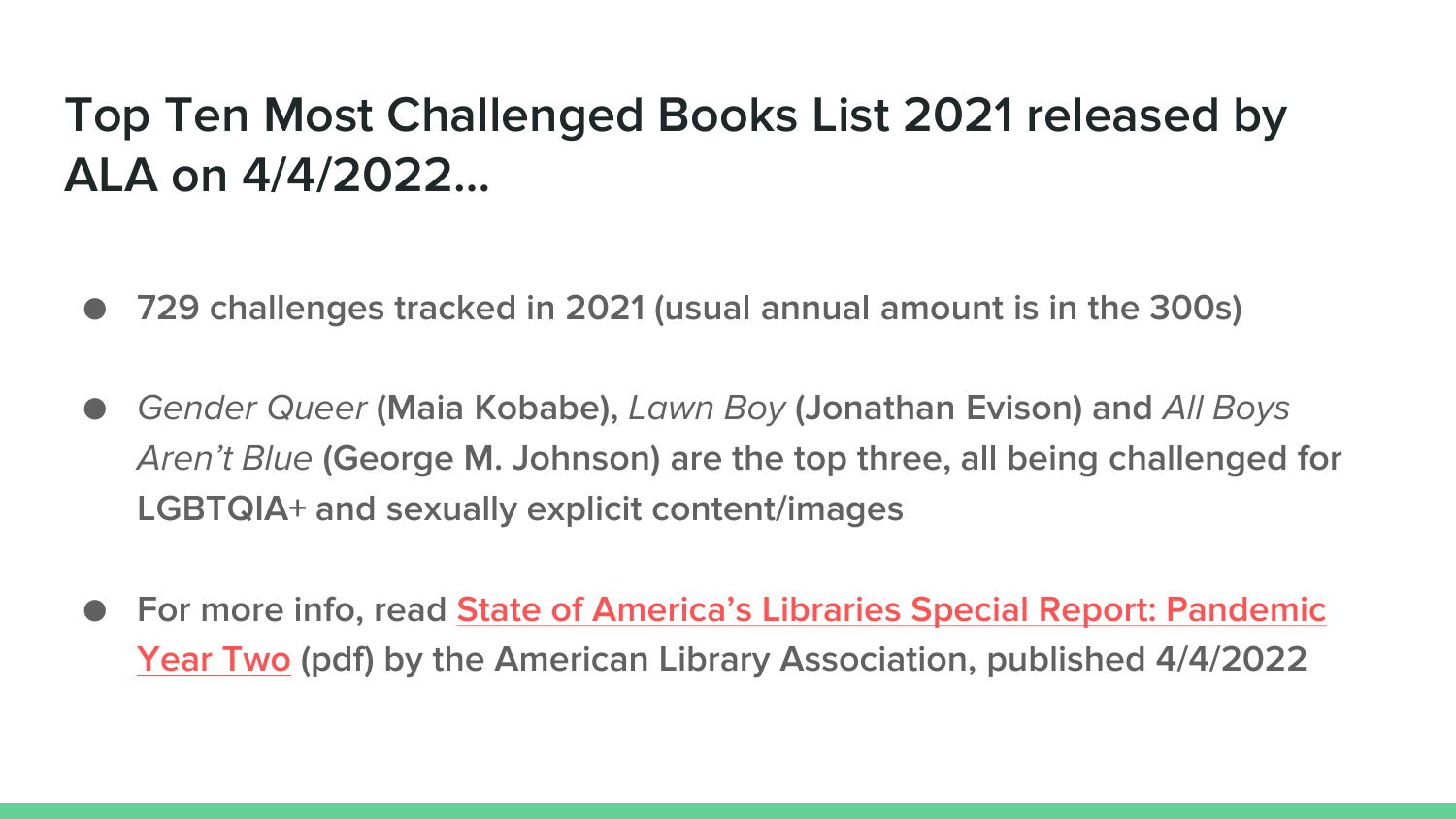### Material Challenge Flow Chart



[PDF Link](https://drive.google.com/file/d/1VN_gz6IxxlPKgQsBMD9x-Gp2dyF87sFr/view?usp=sharing)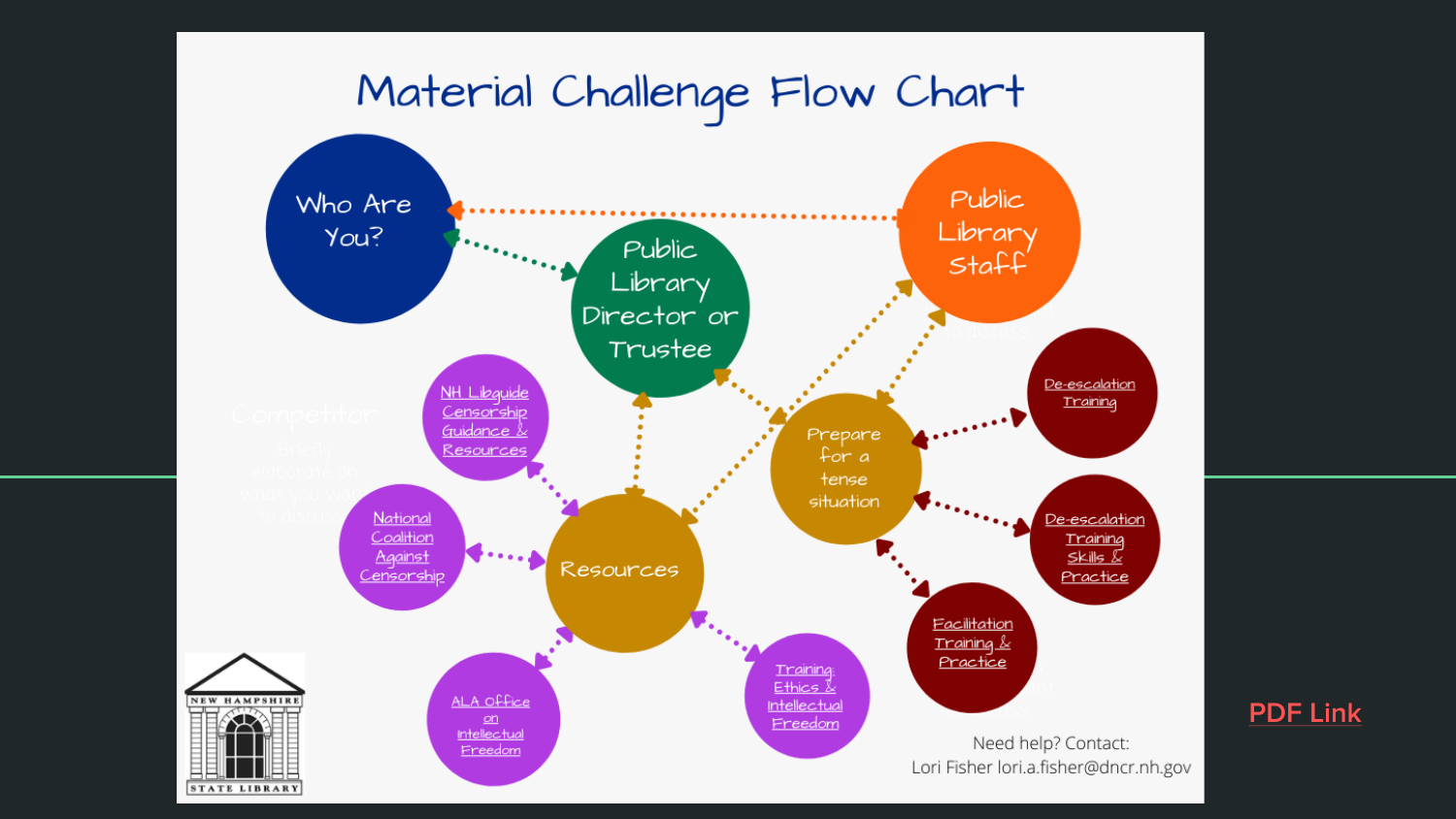# Origin of current challenges

- Many of the reported challenges since 2020 are by parents  $-$  up 50% since 2018, while other categories of challengers such as patrons, boards, or officials have stayed the same or dropped
- However, the majority of these parent challenges are not independent groups of concerned parents, but members of national organizations trying to fracture efforts of inclusion & equity in our schools and libraries
- These national groups are well-funded, well-organized, and are targeting all states. Examples: Moms for Liberty; Parents Defending Education; Purple for Parents (affiliated with the Facebook groups "Mary in the Library")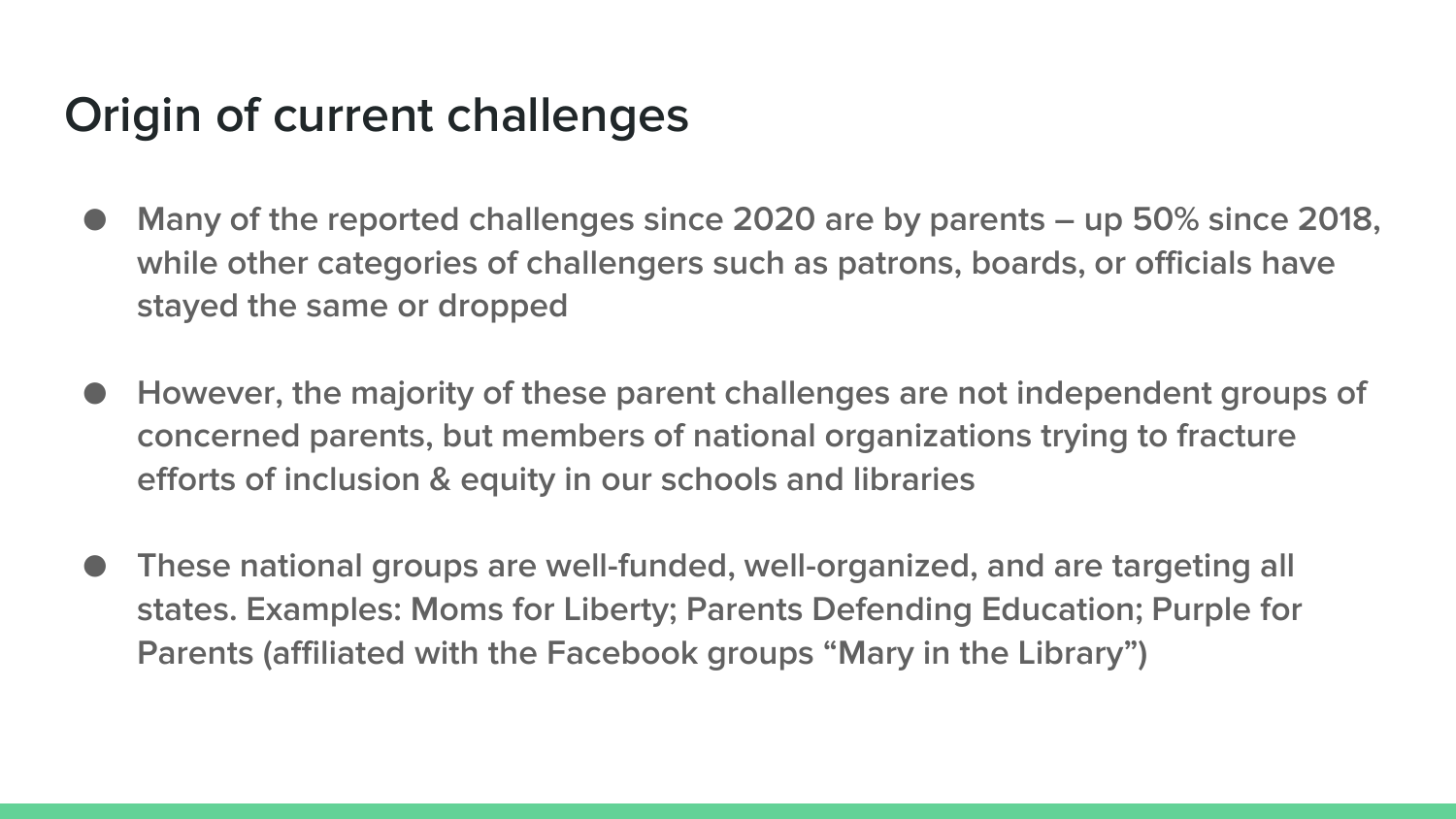# But don't think all of the challenges come from "the altright"…

There is also an uptick in challenges coming in from people who do not want materials related to anti-vaccine, anti-climate change, and anything critical of the current US government executive administration in our libraries

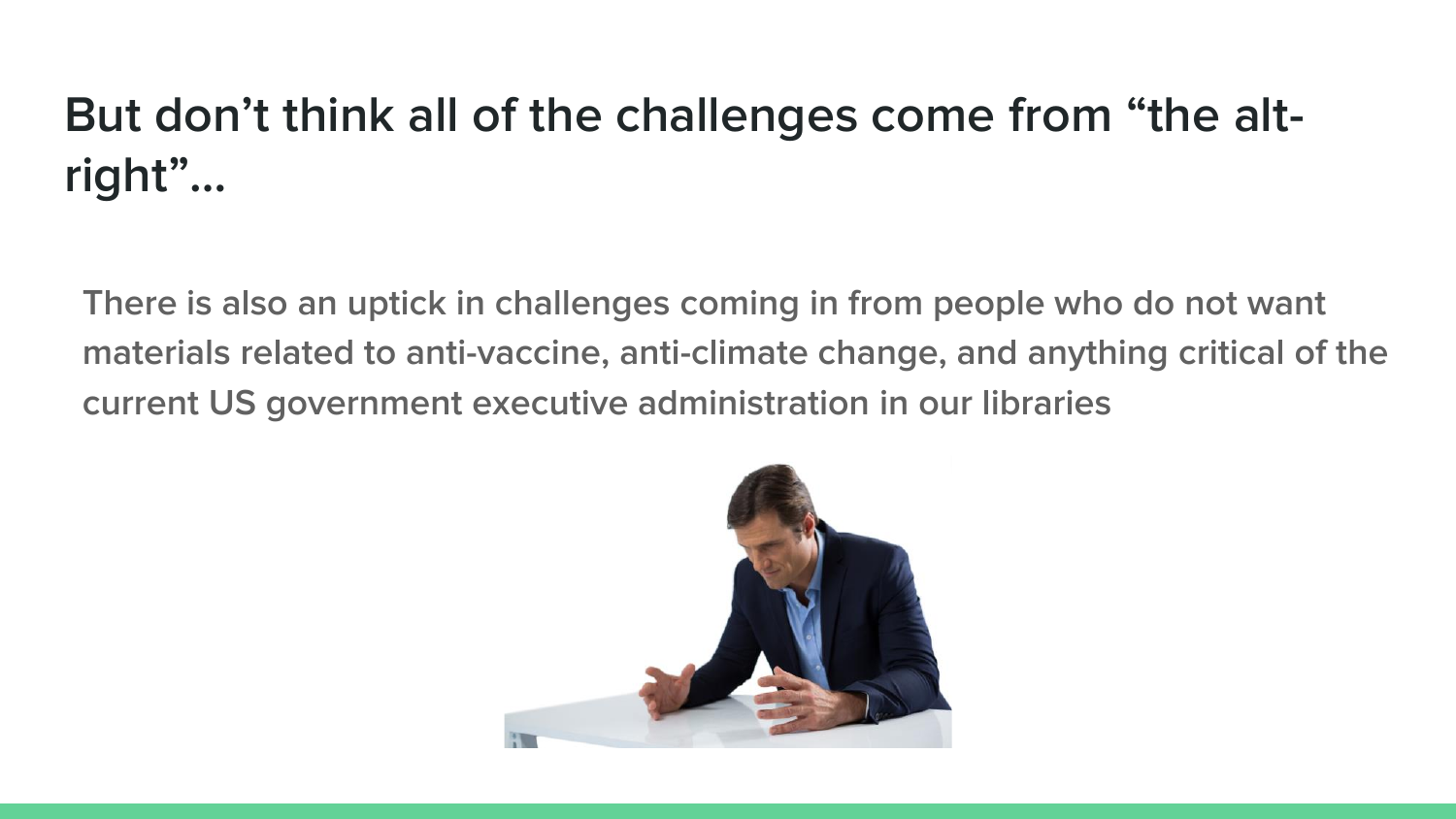## And last but not least, let's not forget about personal bias

- While many challenges come from outside of our library walls, librarians still face the daily challenge of addressing personal bias as they select materials for our library's collections
- What is personal bias? It's an individual's predisposition, either favorable or prejudicial, to the subject matter at hand
- ALA's Interpretation of the Library Bill of Rights for Diverse Collections asserts that materials should NOT be excluded from a collection solely because the content or its creator may be considered offensive or controversial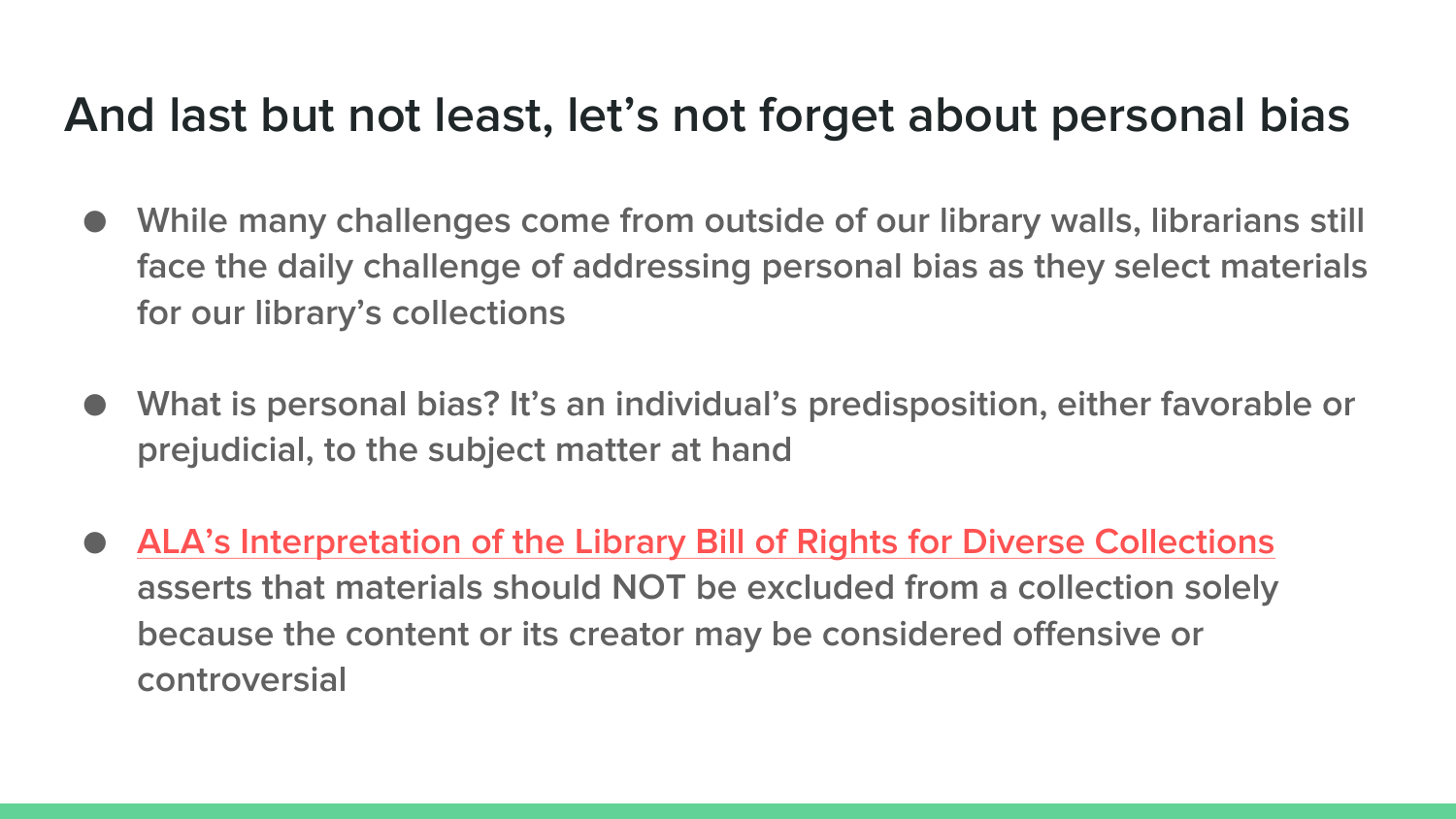# What policies should be in place BEFORE a challenge?

- Collection development policy
- Material/Program reconsideration policy & process (can be part of collection development policy, or can be separate)
- **Circulation policy**
- **Patron behavior policy**

These policies should be reviewed at least once per year by staff and library trustees. Revisions should take place at that review point if needed, but records should be kept of staff review (staff meeting minutes?) and trustee review (public meeting minutes). Think about setting up an annual policy review matrix.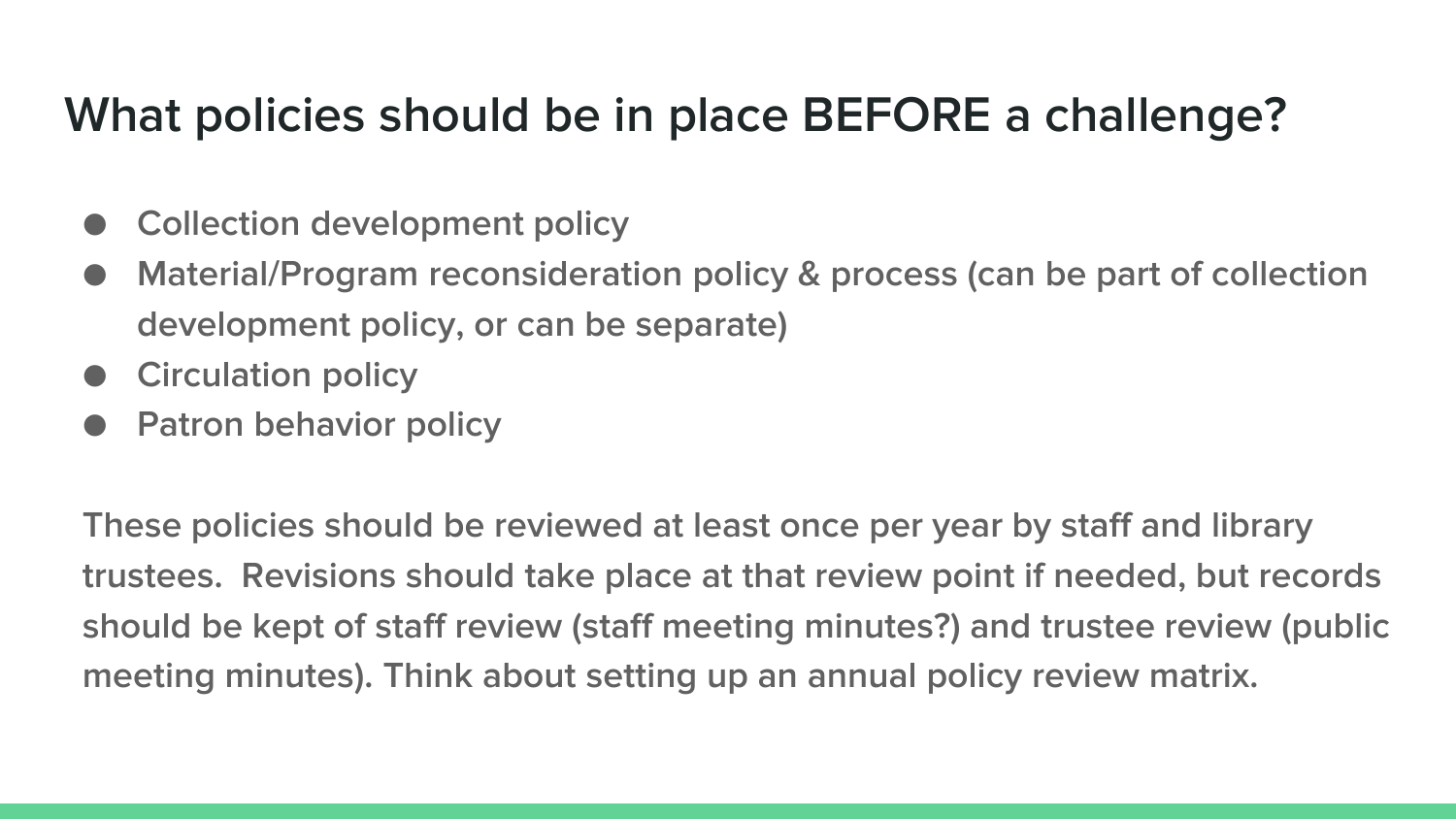### Other policies to consider putting in place:

#### **Crisis communications plan**

Example from ALA: [Crisis Communication Planning.pdf \(ala.org\)](https://www.ala.org/tools/sites/ala.org.tools/files/content/Crisis%20Communication%20Planning.pdf) This may also be a part of your library's Emergency Plan.

- Displays and/or Exhibits policy [User-Initiated Exhibits, Displays, and Bulletin Boards: An Interpretation](https://www.ala.org/advocacy/intfreedom/librarybill/interpretations/exhibitsdisplaysbulletinboards)  of the Library Bill of Rights (ALA)
- Unattended children policy

Important policy that states a library cannot act "in loco parentis"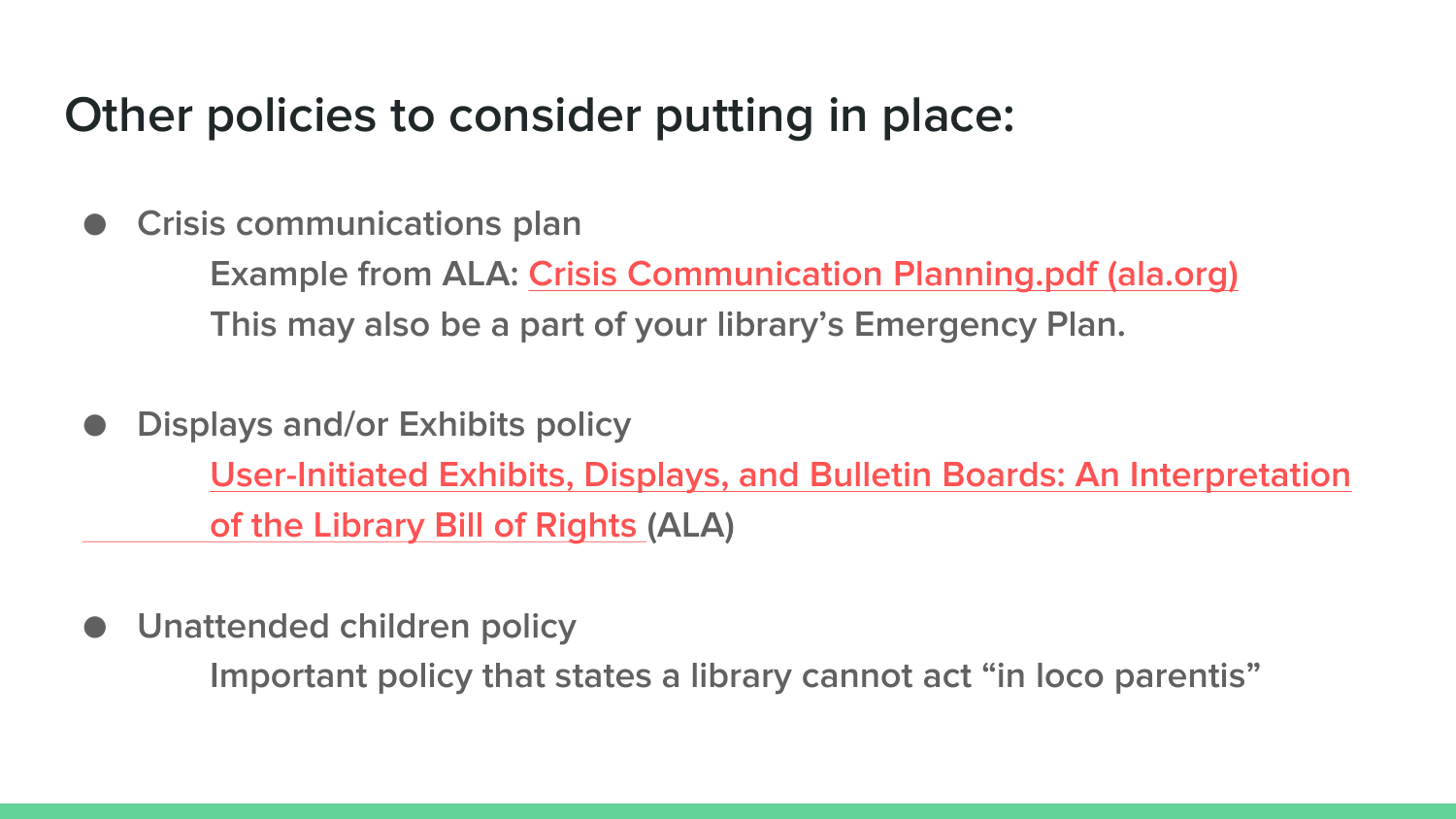# Resources specific to collection development and reconsideration policies

[ALA Fight Censorship web page](https://www.ala.org/advocacy/fight-censorship)

VT Dept of Libraries – [Library Policies web page](https://libraries.vermont.gov/services/public_libraries/library_policies)

[ME State Library Sample Library Policies web page](https://www.maine.gov/msl/libs/admin/policies/)

NHSL LibGuide – [Censorship Guidance & Resources](https://nhsl.libguides.com/divisiveconcepts)

- ALA Selection & Reconsideration Policy Toolkit
- United for Libraries terms & definitions; key policies to review
- Sample policies from NH libraries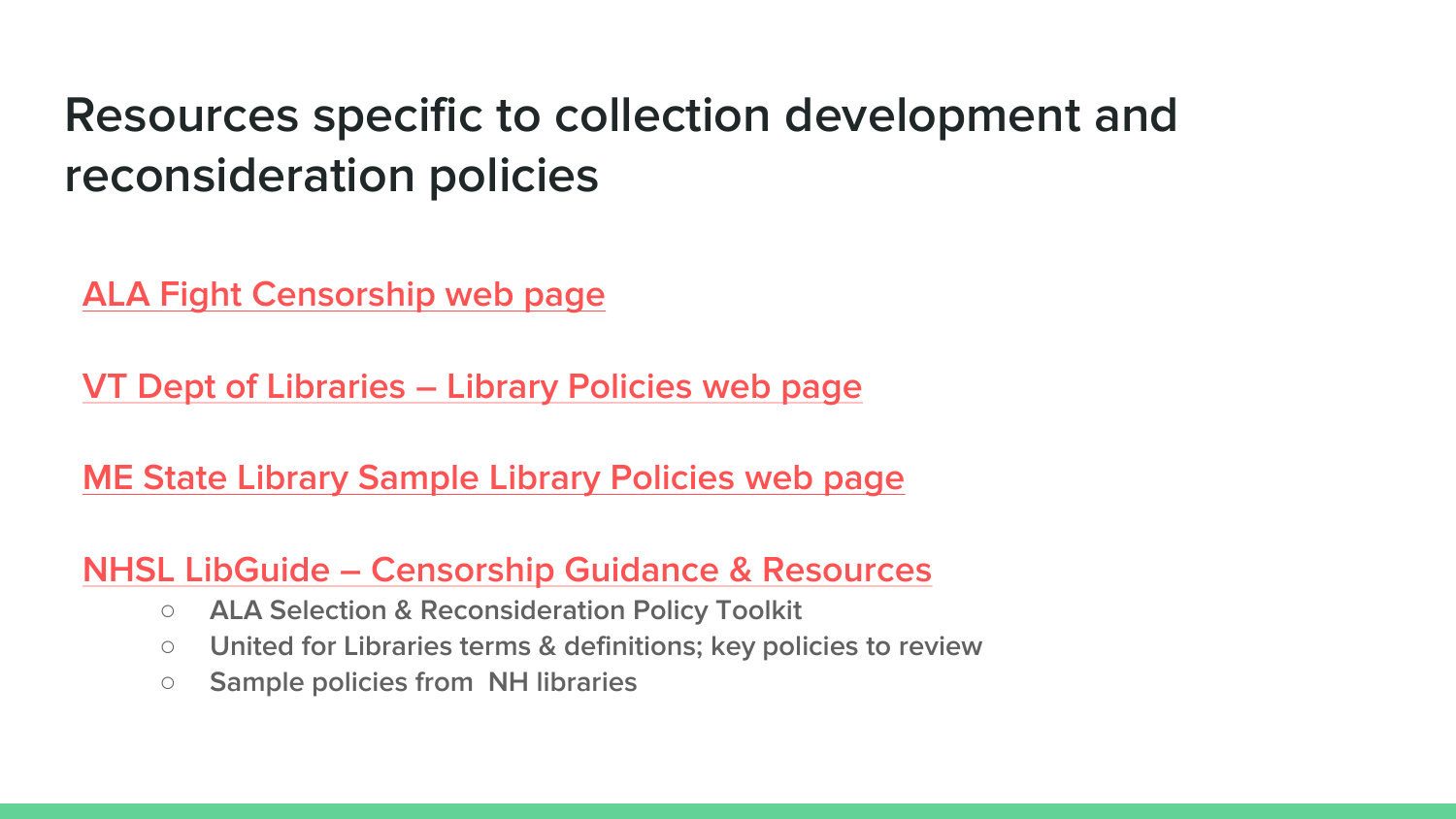# Things to consider as you review/create a reconsideration policy:

- What is the process that can allow a community member to feel they are heard? Usually this means at least a two-level process.
- Make sure to put in specific time/deadlines for example, reconsideration requests will be reviewed by the Board at their next regular monthly meeting (eliminates the question of calling an emergency board meeting)
- AN ATTORNEY SHOULD REVIEW REVISED OR NEW POLICIES **BEFORE** THE LIBRARY TRUSTEES VOTE TO APPROVE THEM AND HAVE STAFF PUT THEM INTO PRACTICE.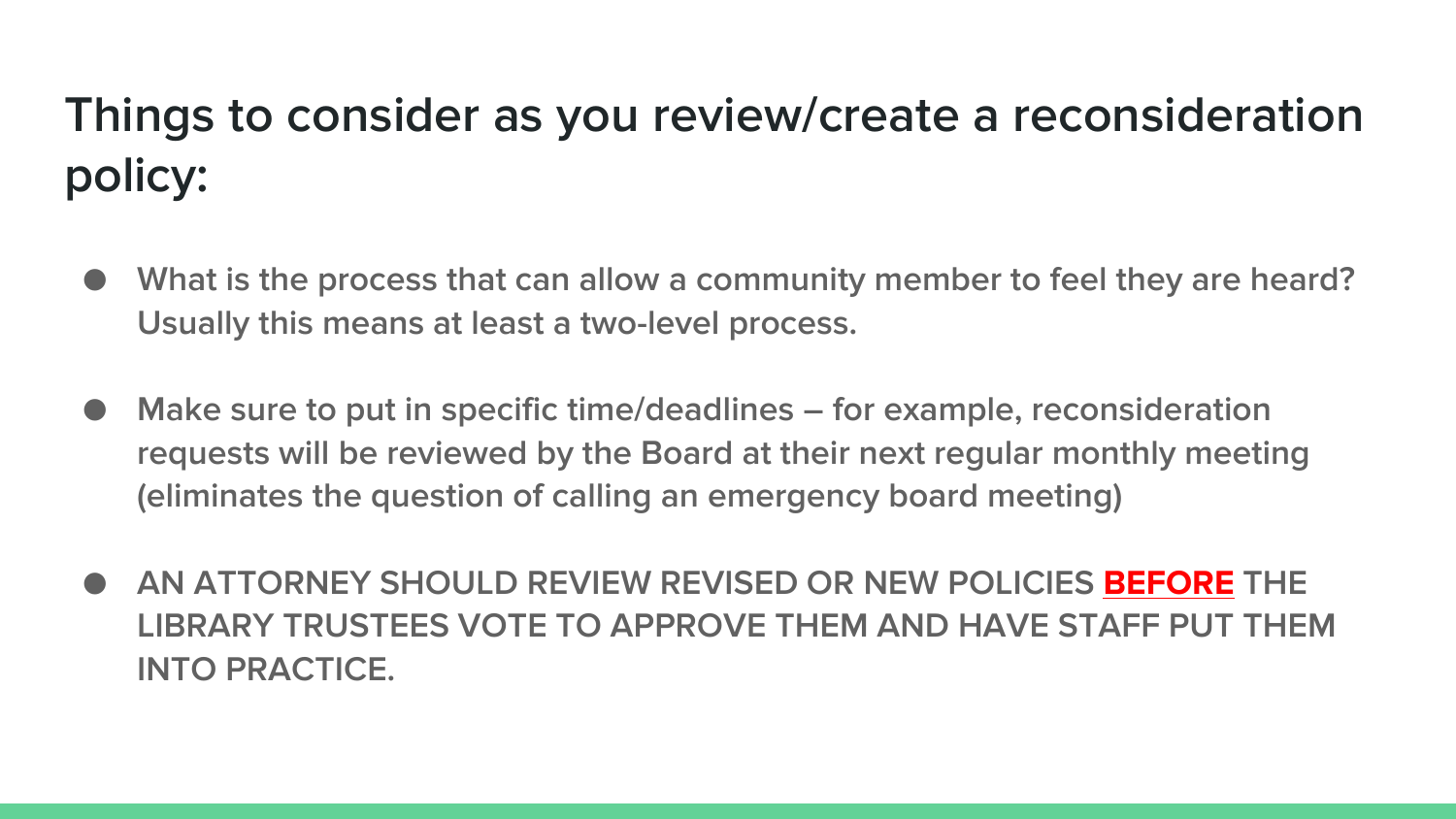# It's not enough to have a policy – need to COMMUNICATE about the policy!

Who needs to know about your policy? How will you communicate with each of these groups (no "one-size fits all"). If you have a policy and no one knows it exists, is it really useful? How can you strengthen long-term relationships?

Library trustees Library staff Library volunteers Friends group Foundation Board of Selectmen/City Council School teachers/administration/board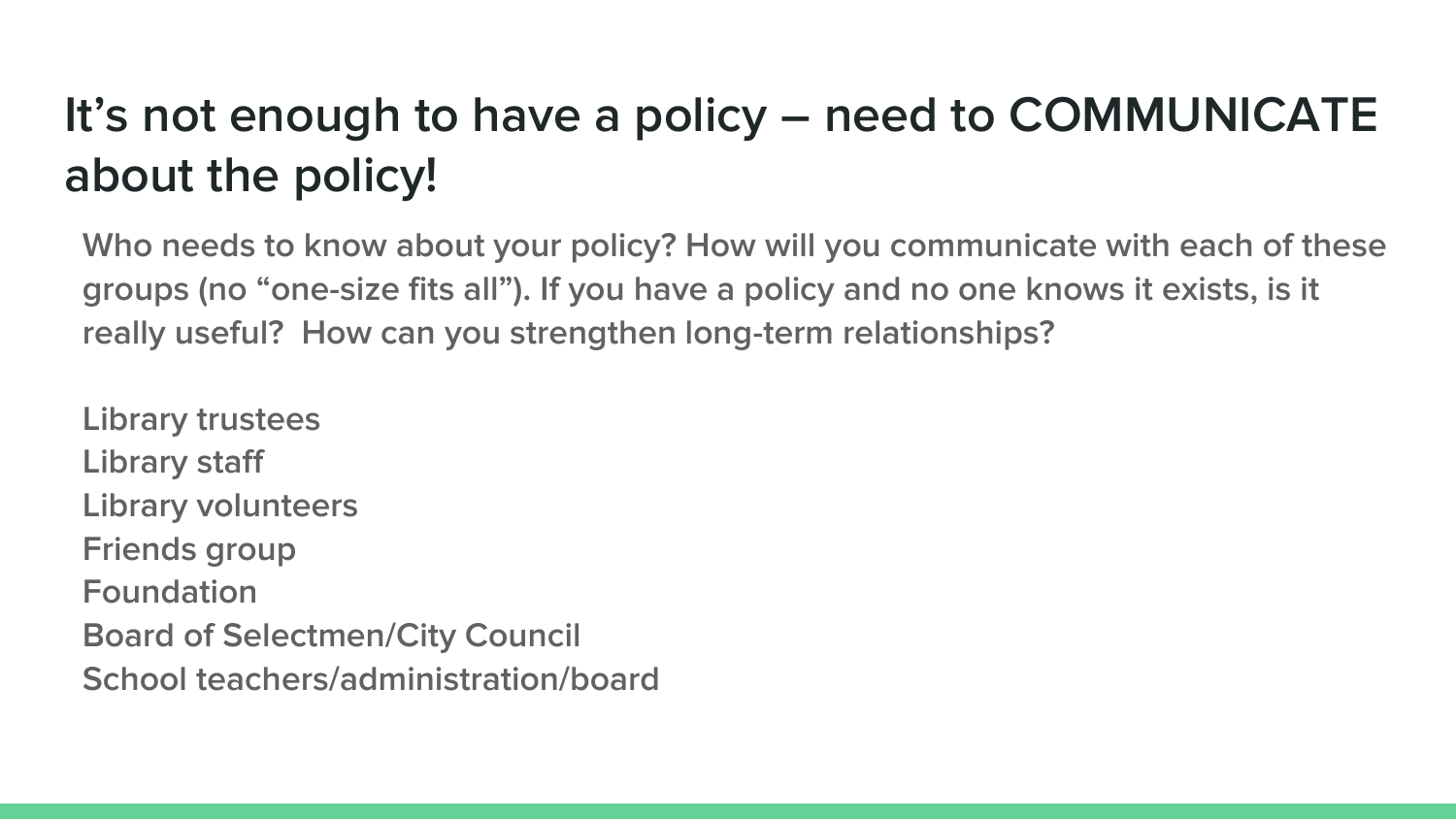# Best Practices for Dealing with a Challenge:

- Inform staff, trustees, stakeholders, and city/town attorney AS SOON AS POSSIBLE
- Make sure that the policies in place are being followed to the letter
- Create written talking points for all staff and trustees
- Advise key staff to lock down any personal social media accounts
- Check in regularly with staff; over-communication is better than too little
- Learn where the touchpoints are where are staff/Trustees/Friends hearing about the challenge and getting questions or being "confronted"
- Determine who your other supporters are and bring them into the communication loop
- Don't take anything about the situation personally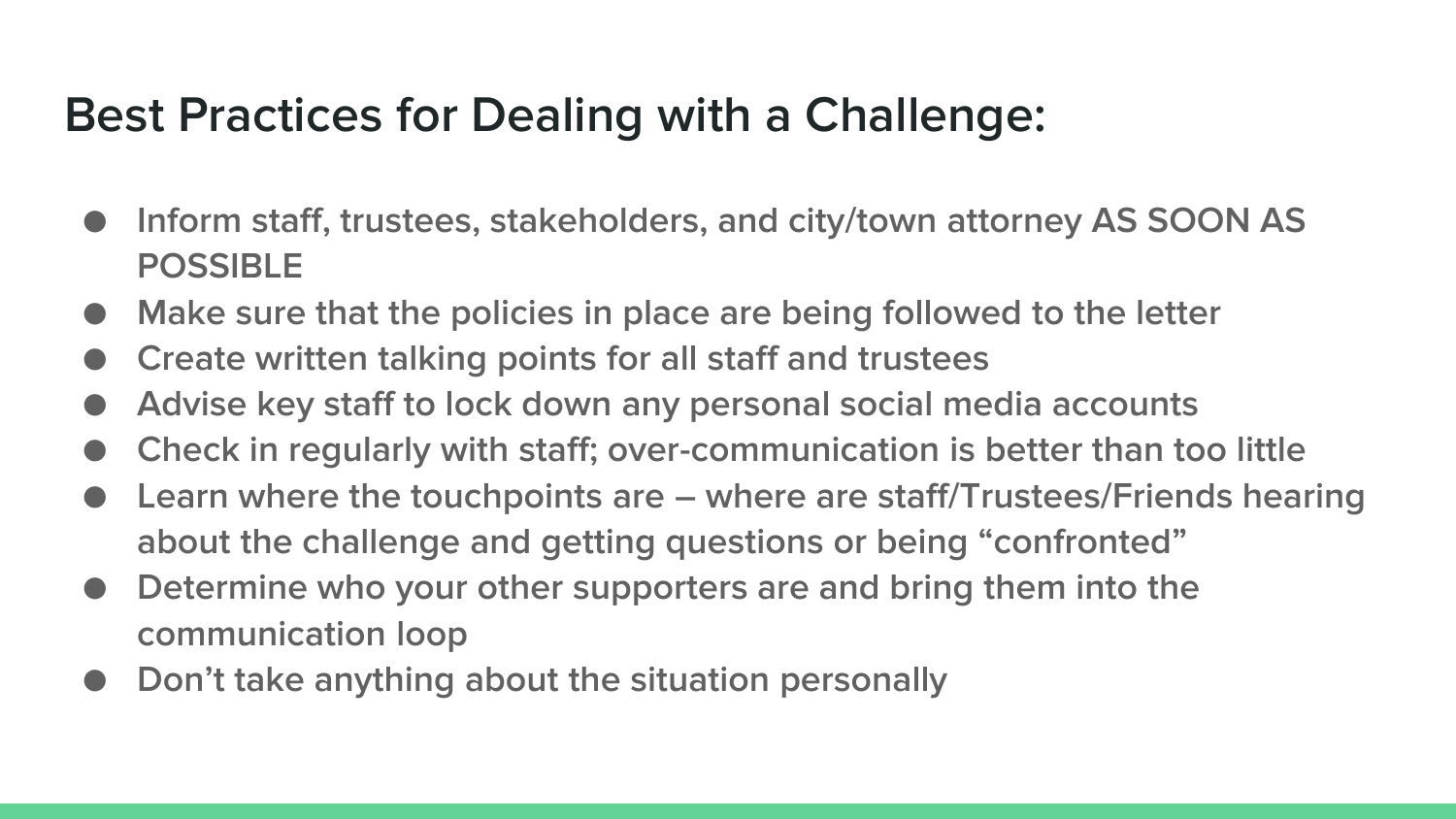# ROLE PLAY: Book Challenger & Library Trustee